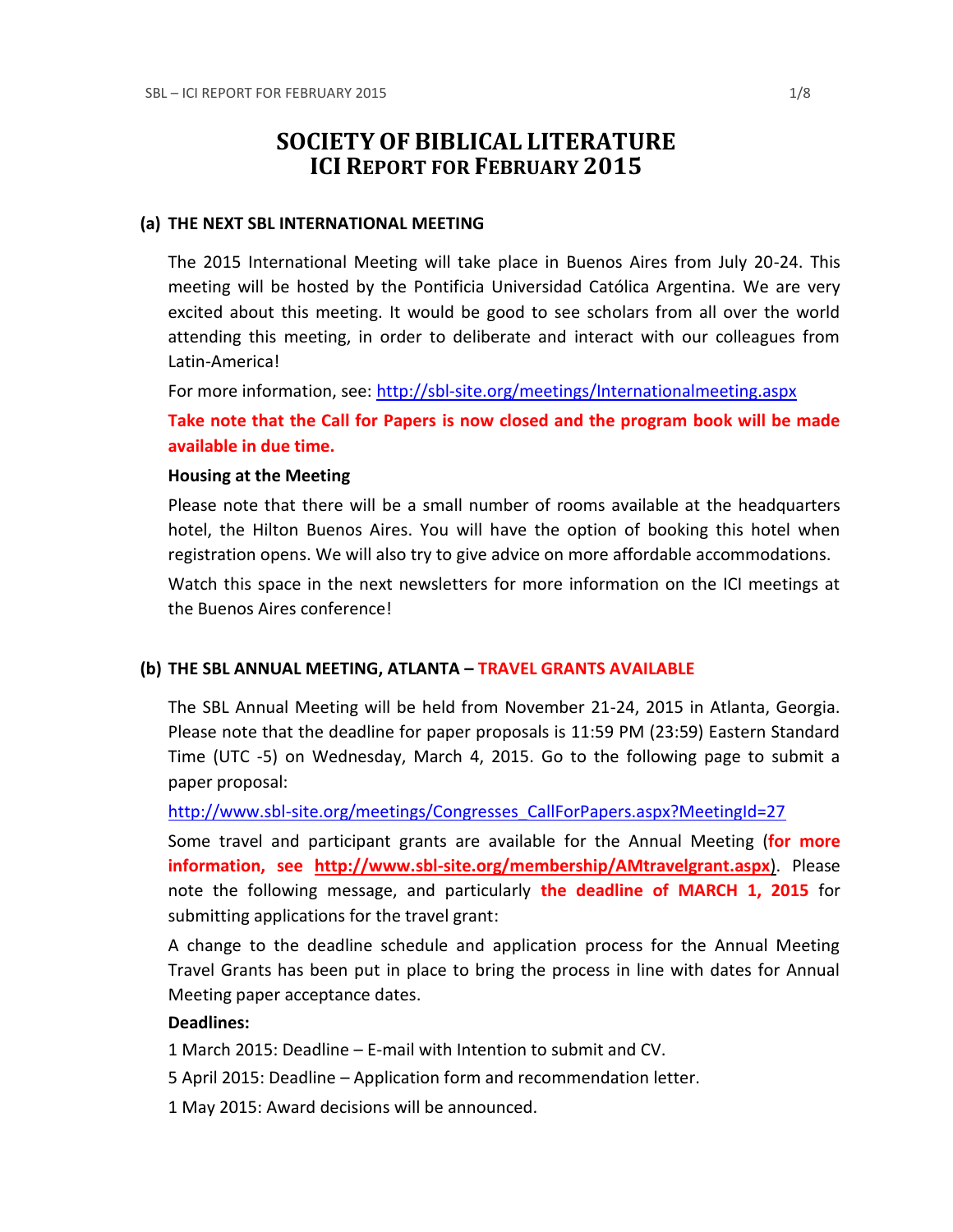### **(c) BIBLICAL SCHOLARS IN FRANCOPHONE COUNTRIES**

We are very glad to announce that a decision was taken at the ICI Executive meeting in San Diego in November 2014 that ICI will provide more support to francophone biblical scholars in terms of the following:

- Encouraging **mentoring** relationships (including preparation of manuscripts for publication) between "experts" and younger scholars in francophone countries. This will be facilitated through the existing mentoring channel which is available on the ICI web page (see [https://www.sbl-site.org/educational/ICITeaching.aspx\)](https://www.sbl-site.org/educational/ICITeaching.aspx).
- Providing links to useful French biblical **scholarly resources** through the monthly ICI newsletter. (This will become a regular entry in our newsletter soon. One useful link which can be made available already is the well-known scholar, Thomas Römer's classes at the College de France (see [http://www.college-de-france.fr/site/thomas](http://www.college-de-france.fr/site/thomas-romer/#course)[romer/#course\)](http://www.college-de-france.fr/site/thomas-romer/#course).
- **•** Including French publications in the ICI book depository. We are in negotiation with some French publishers to get them on board for this initiative. (The same will happen for Spanish scholarship.)

# **(d) PUBLICATION IN [ANCIENT NEAR EAST MONOGRAPHS](http://www.sbl-site.org/publications/Books_ANEmonographs.aspx) (ANEM) / [MONOGRAFIAS SOBRE](http://www.uca.edu.ar/index.php/site/index/en/universidad/facultades/buenos-aires/cs-sociales-politicas-y-de-la-comunicacion/investigacion/cehao/monografias_aco/)  [EL ANTIGUO CERCANO ORIENTE](http://www.uca.edu.ar/index.php/site/index/en/universidad/facultades/buenos-aires/cs-sociales-politicas-y-de-la-comunicacion/investigacion/cehao/monografias_aco/) (MACO)**

ANEM/MACO is a series that was established by the SBL at the request of the International Cooperation Initiative (ICI), and which is co-edited by Ehud Ben Zvi and Roxanna Flammini. The series publishes volumes on the Ancient Near East (including ancient Israel) electronically and makes them freely available for download. (Paperback and hardback versions of the volumes are available too, for a reasonable price.) Any work published in ANEM/MACO is freely available in electronic version to anyone in perpetuity. To view the volumes published in the series, please go to [http://www.sbl](http://www.sbl-site.org/publications/Books_ANEmonographs.aspx)[site.org/publications/Books\\_ANEmonographs.aspx](http://www.sbl-site.org/publications/Books_ANEmonographs.aspx)

The latest volume in ANEM/MACO is:

### **Historical Linguistics and Biblical Hebrew: Steps Toward an Integrated Approach**

Authored by Robert Rezetko and Ian Young

This book seeks to break fresh ground in research on the history of ancient Hebrew. Building on theoretical and methodological concepts in general historical linguistics and in diachronic linguistic research on various ancient Near Eastern and Indo-European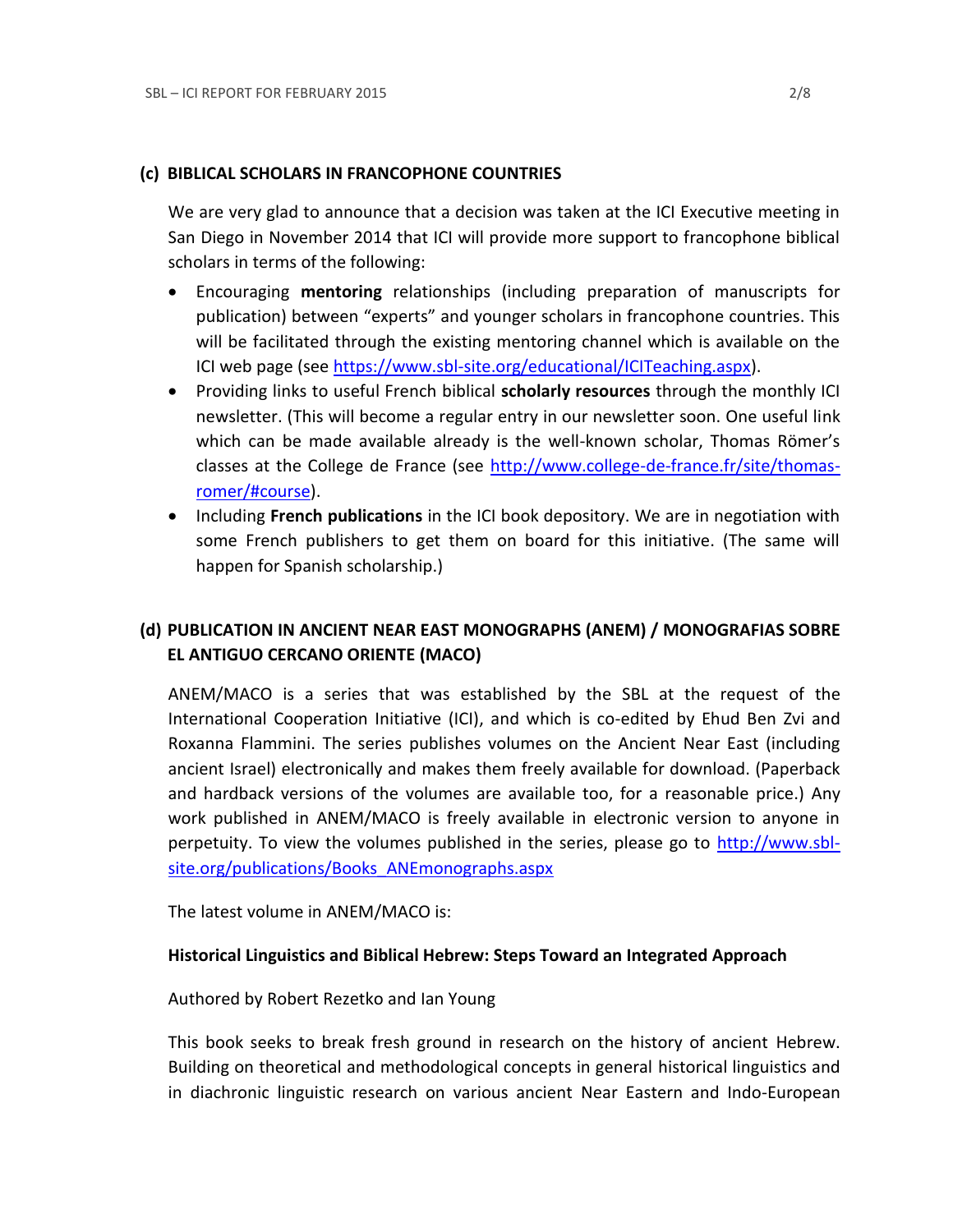languages, the authors reflect critically on issues such as the objective of the research, the nature of the written sources, and the ideas of variation and periodization. They draw on innovative work on premodern scribally created writings to argue for a similar application of a joint history of texts and history of language approach to ancient Hebrew. The application of cross-textual variable analysis and variationist analysis in various case studies shows that more complete descriptions and evaluations of the distribution of linguistic data advances our understanding of historical developments in ancient Hebrew.

To download the book for free, paste the following link into your browser: [https://www.sbl-site.org/assets/pdfs/pubs/9781628370461\\_OA.pdf](https://www.sbl-site.org/assets/pdfs/pubs/9781628370461_OA.pdf)

### **(e) PUBLICATION IN INTERNATIONAL VOICES IN BIBLICAL STUDIES (IVBS)**

IVBS is a series that was established by the SBL at the request of the International Cooperation Initiative (ICI), and which is co-edited by Monica Melanchthon and Jione Havea. IVBS encourages in particular submissions from scholars in the present seven international regions for which it has editorial boards: Africa, Central and Eastern Europe, Latin America, Middle East-South Asia, Northeast Asia, Pacific, and Southeast Asia. Interregional collaborations are also welcome. IVBS publishes works in English and in any other language for which its editors can find qualified peer reviewers. Any work published in IVBS is freely available to anyone in perpetuity. The series publishes work generally in the area of reception history and criticism. The scope is not limited to any particular biblical text or historical timeframe. The works will mainly be published in English and, wherever possible, also in primary languages of authors. For more information please go to [http://ivbs.sbl-site.org/home.aspx.](http://ivbs.sbl-site.org/home.aspx) If you would consider publishing your work in this series, feel free to contact one of the two general editors, [Monica Melanchthon](mailto:ivbs2010@gmail.com) or [Jione Havea.](mailto:jioneh@nsw.uca.org.au)

The latest volume in IVBS is:

### **Migration and Diaspora: Exegetical Voices of Women in Northeast Asian Countries**

### Edited by Hisako Kinukawa

The third meeting of the Society of Asian Biblical Studies was held at Sabah in June 2012, addressing the theme of Migration and Diaspora. This book contains five essays written by women from Northeast Asian countries for this occasion. Three are on Hebrew Scriptures and two are on the Christian Testament. All writers used a cultural analysis of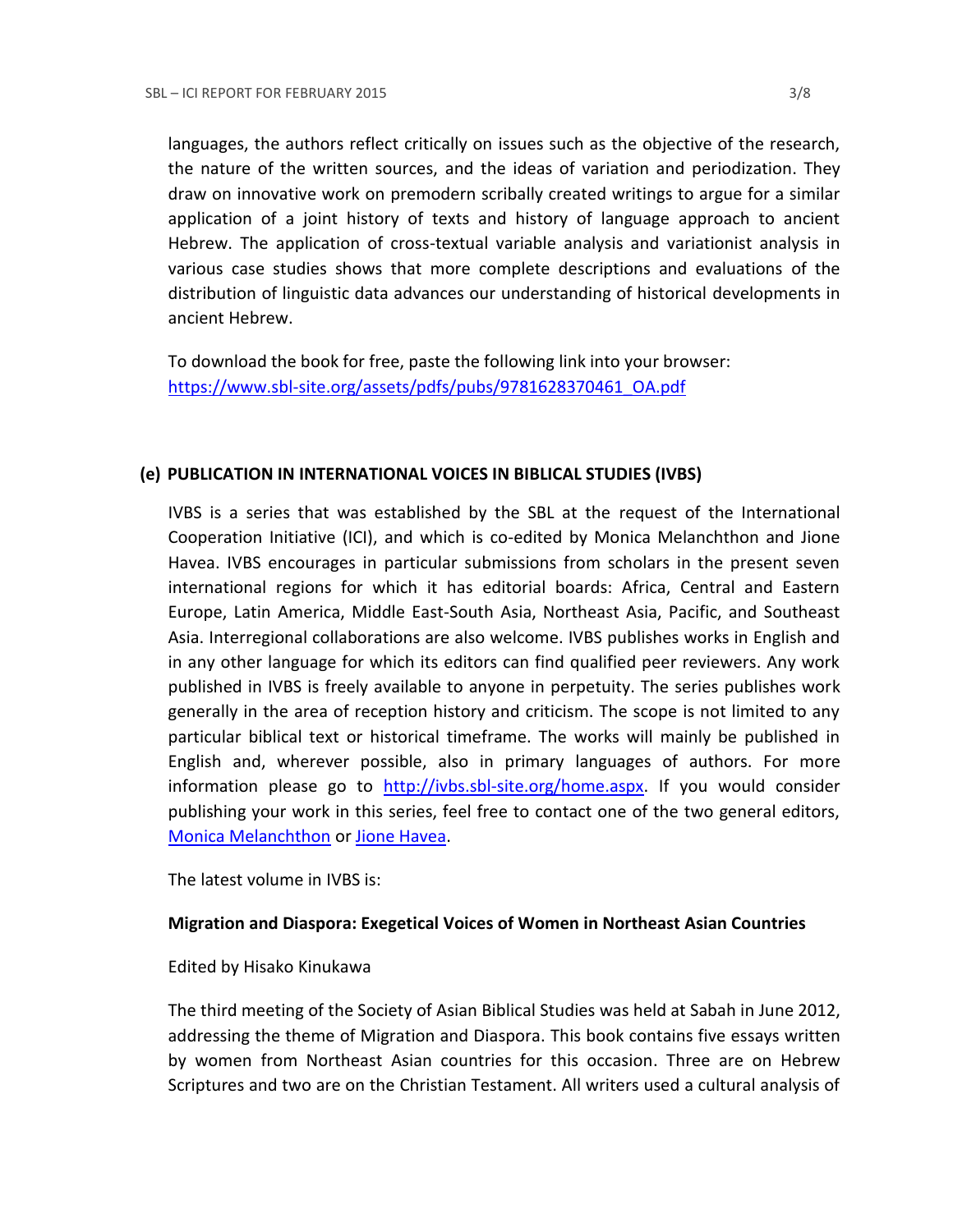their own social locations, and literary, historical, and postcolonial criticism as their methods of reading the texts, even though they may not explicitly mention which criticisms are used.

To download the book for free, paste the following link into your browser: <http://ivbs.sbl-site.org/uploads/IVBS%20PAPERS1.pdf>

## **(f) PUBLICATIONS: ONLINE BOOKS – NEW BOOKS ADDED**

(For the full list, please go to [http://www.sbl-site.org/publications/Books\\_ICIbooks.aspx\)](http://www.sbl-site.org/publications/Books_ICIbooks.aspx)

### **The One Who Sows Bountifully: Essays in Honor of Stanley K. Stowers**

Hodge, Caroline Johnson, Saul M. Olyan, Daniel Ullucci, and Emma Wasserman, eds. *The One Who Sows Bountifully: Essays in Honor of Stanley K. Stowers*. Brown Judaic Studies, 356. Providence: Brown University, 2013.

This festschrift honors the work of Stanley K. Stowers, a renowned specialist in the field of Pauline studies and early Christianity, on the occasion of his sixty-fifth birthday and retirement from Brown University. The collection includes twenty-eight essays on theory and history of interpretation, Israelite religion and ancient Judaism, the Greco-Roman world, and early Christinity, a preface honoring Stowers, and a select bibliography of his publications.

Contributors include: Adriana Destro, John T. Fitzgerald, John G. Gager, Caroline Johnson Hodge, Ross S. Kraemer, Saul M. Olyan, Mauro Pesce, Daniel Ullucci, Debra Scoggins Ballentine, William K. Gilders, David Konstan, Nathaniel B. Levtow, Jordan D. Rosenblum, Michael L. Satlow, Karen B. Stern, Emma Wasserman, Nathaniel DesRosiers, John S. Kloppenborg, Luther H. Martin, Arthur P. Urbano, L. Michael White, William Arnal, Pamela Eisenbaum, Troels Engberg-Pedersen, Karen L. King, Christopher R. Matthews, Erin Roberts, and Richard Wright.

### **Beauty and the Bible: Toward a Hermeneutics of Biblical Aesthetics**

Bautch, Richard J. and Jean-François Racine, eds. *Beauty and the Bible: Toward a Hermeneutics of Biblical Aesthetics*, Series, 73. Atlanta: Society of Biblical Literature, 2013.

These seven essays offer fresh perspectives on beauty's role in revelation. Each essay features a hermeneutical approach informed by the contemporary study of aesthetics. Covering a series of texts in the Hebrew Bible and New Testament, from Adam and Eve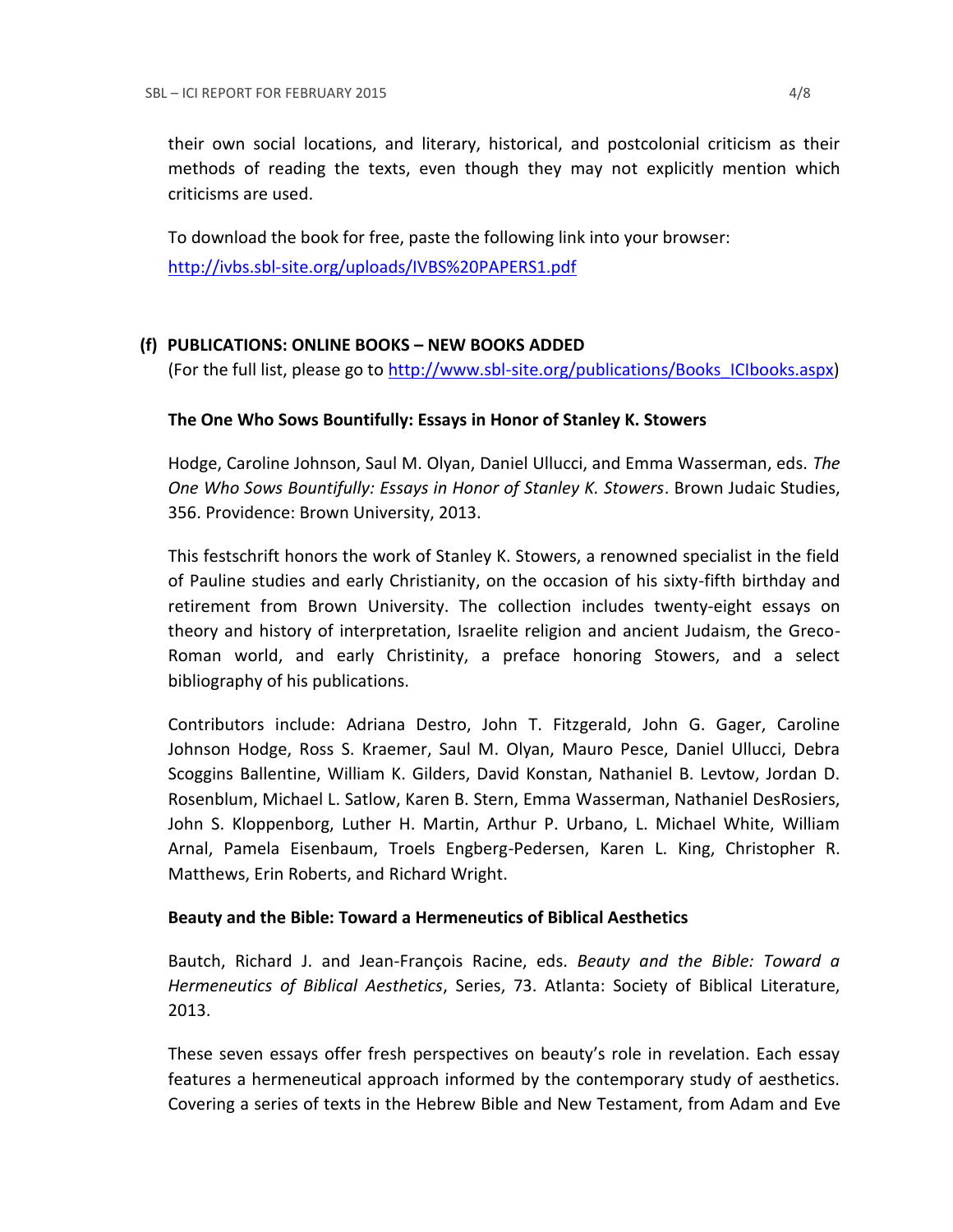in the garden to Jesus on trial in the Fourth Gospel, the authors engage beauty from three overarching perspectives: modern philosophy, contextual criticism, and the postcritical return to beauty's primary qualities. The three perspectives are not harmonized but rather explored concurrently to create a volume with intriguing methodological tensions. As this collection highlights beauty in the narratives of scripture, it opens readers to a largely unexplored dimension of the Bible. The contributors are Richard J. Bautch, Jo-Ann A. Brant, Mark Brummitt, David Penchansky, Antonio Portalatín, Jean-François Racine, and Peter Spitaler.

### **Gods In Dwelling: Temples and Divine Presence in the Ancient Near East**

Hundley, Michael B. *Gods In Dwelling: Temples and Divine Presence in the Ancient Near East*. Writings from the Ancient World Supplement Series, 3. Atlanta: Society of Biblical Literature, 2013.

In this book devoted exclusively to temples and perceptions of the divine presences that inhabit them, Michael B. Hundley focuses on the official religions of the ancient Near East and explores the interface between the human and the divine within temple environs. Hundley identifies common ancient Near Eastern temple systems and examines issues that include: what temple structures communicate, how temples were understood to function, temple ideology, the installation of divine presence in a temple, the connection between presence and physical representation, and human service to the deity. Drawing on architectural and spatial theory, ritual theory, theories of language, art history, archaeology, sociocultural anthropology, and comparative studies, Hundley offers a single interpretive lens through which to view temple worship.

### Features:

- A close examination of temples in Egypt, Mesopotamia, Hittite Anatolia, and Syria-Palestine;
- An interdisciplinary treatment of architecture, language, ritual, and art;
- A dual focus on how a deity's divine presence connects to space and art and how human service to the deity maintains the deity's active presence.

### **Early Christian Reader**

Mason, Steve and Tom Robinson. *Early Christian Reader*. Atlanta: Society of Biblical Literature, 2013.

This dual sourcebook and textbook from Mason and Robinson provides a broad yet detailed introduction to early Christian literature including not only the canonical books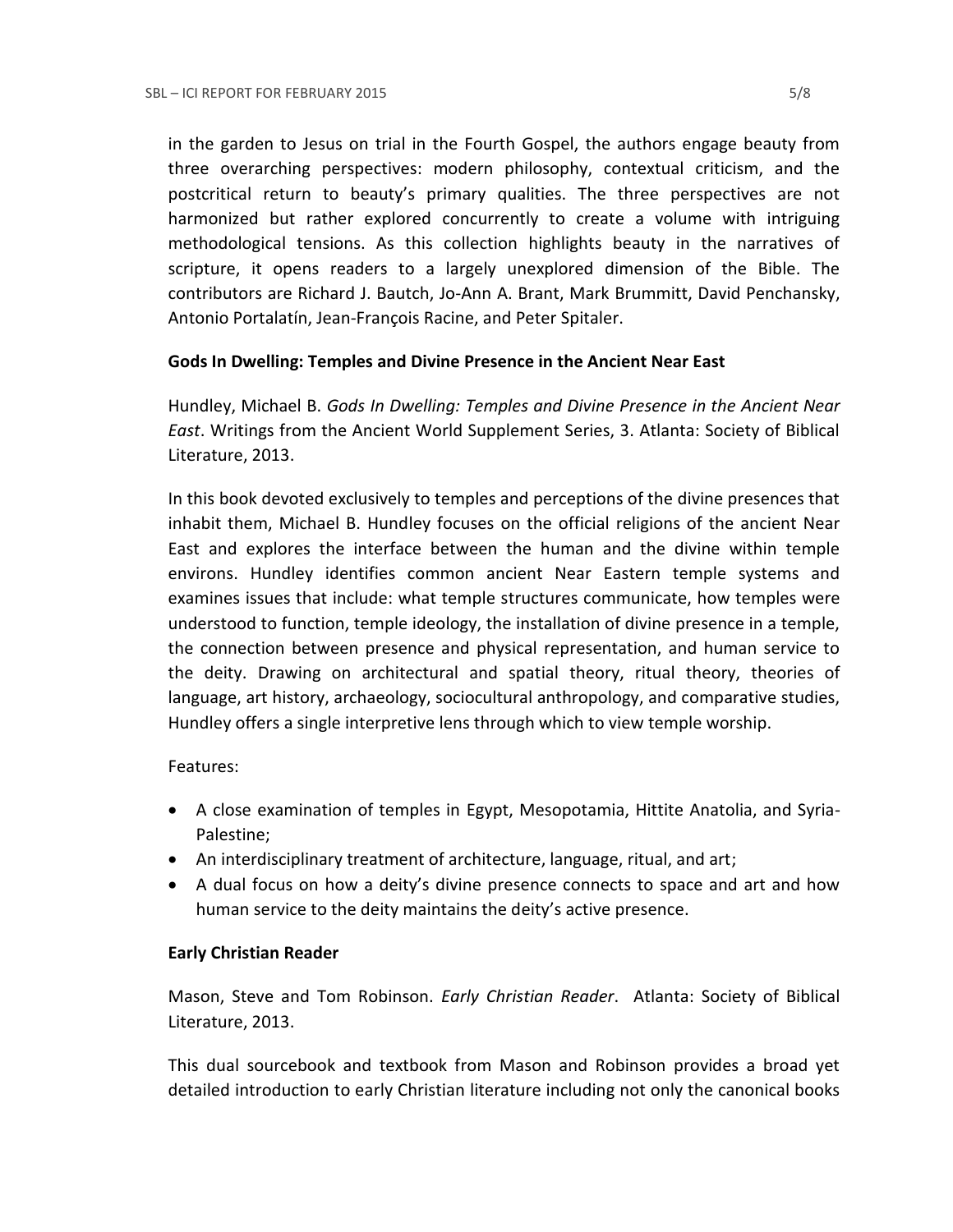of the New Testament but also non-canonical letters and the Didache. The authors examine each writing in its historical and cultural context, and common themes are traced across texts. Introductions to each book include: probable date, place of composition, authorship, audience, basic themes, and literary features.

Articles cover ancient letter-writing, the relationships among the Gospels, meaning in texts, and early church leadership structures. Helpful appendixes cover Jewish leadership, festivals, and the use of Jewish Scripture in the early church.

### Features:

- The complete NRSV translation of the New Testament presented in the order the books were most likely written;
- Translations of the Didache, the Letter of Barnabas, 1 Clement, and the letters of Ignatius;
- Maps, charts, and timelines;
- Notes highlighting critical interpretive issues;
- Suggestions for further reading.

### **(g) SBL MEMBERSHIP IN ICI COUNTRIES**

Please take note that scholars living and working in ICI countries (for a list of these countries, see [http://www.sbl-site.org/assets/pdfs/ICIcountries.pdf\)](http://www.sbl-site.org/assets/pdfs/ICIcountries.pdf) pay a reduced membership fee for SBL. See the membership accompanying this newsletter which should be used to apply for or renew reduced membership.

### **(h) JOURNAL OF BIBLICAL LITERATURE (JBL) ARCHIVE**

Take note that an archive with JBL articles from volume 122.1 of 2003 through volume 130.1 of 2011 is now available online to people accessing the SBL website from any ICI country. See [http://www.sbl-site.org/publications/ICI\\_JBLarchive.aspx.](http://www.sbl-site.org/publications/ICI_JBLarchive.aspx) All articles in those volumes can be downloaded for free!

### **(i) EVENTS**

The SBL maintains a significant list of events taking place anywhere in the globe. For the full list please go to<http://www.sbl-site.org/meetings/events.aspx>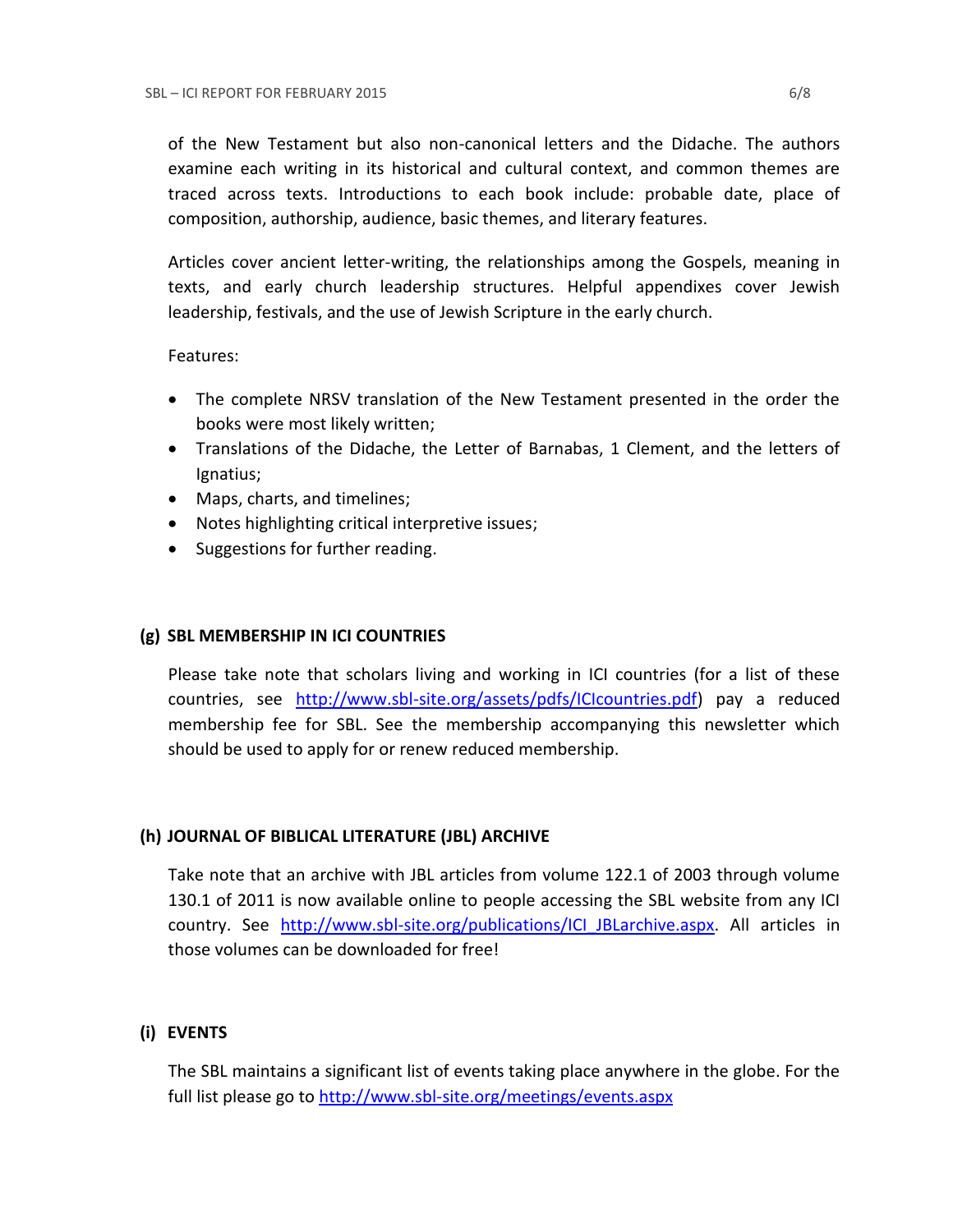A selection of events is listed below—mainly those taking place in ICI regions.

Please provide information on conferences in your region, including calls for papers, to Sharon Johnson at [sharon.johnson@sbl-site.org.](mailto:sharon.johnson@sbl-site.org)

#### **March 15, 2015**

## **Call for Papers Deadline: European Association of Biblical Studies Annual Meeting** Cordoba, Spain. July 12- July 15.

More information is available a[t http://www.eabs.net/site/](http://www.eabs.net/site/) Information for students is available <http://www.eabs.net/site/student-zone/>

#### **May 7-9, 2015**

#### **East-West Theological Forum**

The 4th conference of the East-West Theological Forum will be held on 7-9 May 2015 at Sogang University, Seoul, Korea.

The 2015 conference has been called for on the theme: "Crisis and Hope: The Church in a Changing World". We cordially invite you to our coming conference and to submit papers for EWTF Prize (10,000 US\$) or proposals for parallel session.

For more information, see<http://www.ewtfr.org/>

#### **May 21-24, 2015**

## **Holiness: On the Holy, the Holy One, Sanctification and Saints: The Bi-annual Meeting of the Society for the Study of Christian Spirituality**

Saint Augustine College, Johannesburg, South Africa

Announcing its second biannual conference, the Society for the Study of Christian Spirituality (SSCS), in collaboration with the Spirituality Association of South Africa (SPIRASA), warmly welcomes researchers on Spirituality to a meeting at the campus of St. Augustine College in Johannesburg, South Africa. Submissions on any topic of current interest within the field of Spirituality are invited. Particularly welcome are proposals for papers, panels and workshops on topics related to the specific theme of holiness. (See above.)

#### **July 12-15, 2015**

# **European Association of Biblical Studies Annual Meeting** Cordoba, Spain. July 12- July 15. More information is available a[t http://www.eabs.net/site/](http://www.eabs.net/site/) Information for students is available <http://www.eabs.net/site/student-zone/>